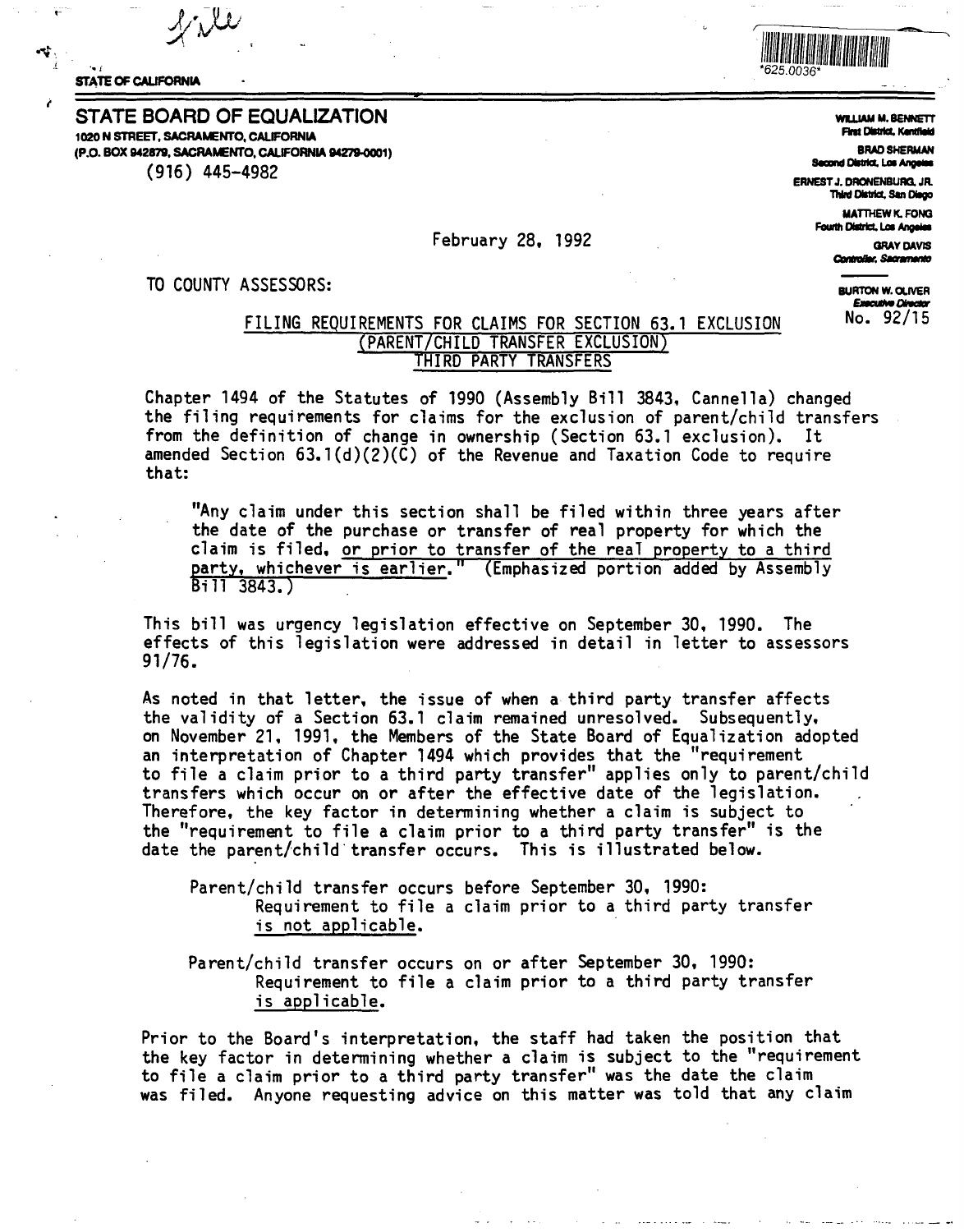## $\overline{10}$  COUNTY ASSESSORS  $-2$ -  $\overline{2}$   $-2$   $\overline{2}$  February 28, 1992

 $\overline{P}$ 

filed on or after September 30, 1990, when the property had transferred to a third party prior to the filing of the claim, did not meet the filing requirements, regardless of the date the parent/child transfer occurred. This position is no longer valid. We regret any inconvenience our previous advice to those individuals may have caused.

Enclosed are examples of whether specific claims meet the filing requirements of Section 63.1. Please note that sane of the examples illustrate situations addressed in letter to assessors 91/76.

If you have any questions concerning the filing requirements for the parent/ child exclusion, please feel free to contact our Real Property Technical Services Unit at (916) 445-4982.

Sincerely,

Sincerely,<br>*Lease Labon,* Chief

Assessment Standards Division

VW:sk Enclosure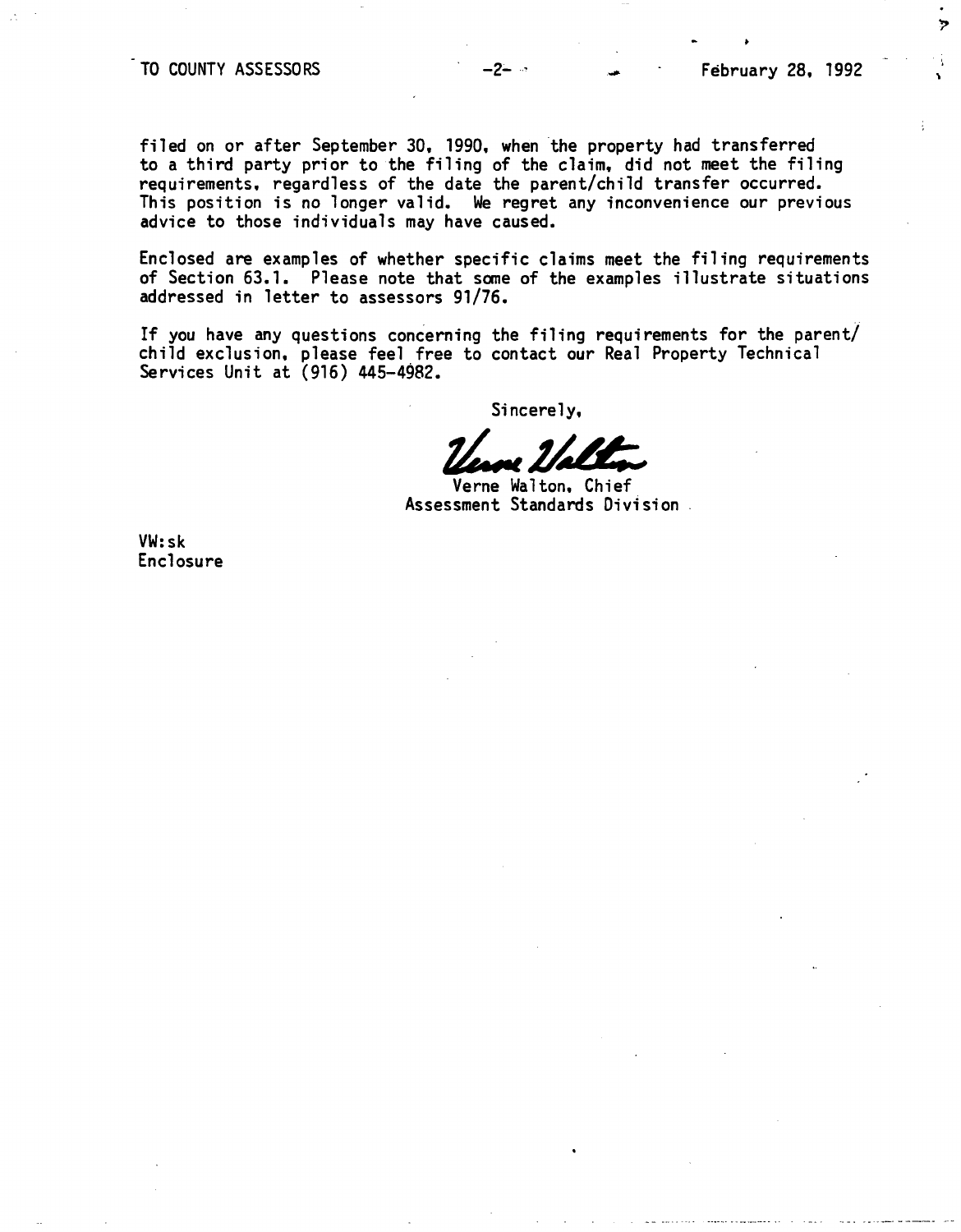#### EXAMPLES

The following situations demonstrate whether a claim meets the filing requirements of Section 63.1. Some of the examples illustrate situations addressed in letter to assessors 91 /76. Please refer to that letter for further information where noted.

#### **EXAMPLE 1:**

# **Transfer occurred prior to 9/30/90. Sale to a third party before filing the claim:**

| Parent/child transfer due to death | 5/1/90 |
|------------------------------------|--------|
| Property transfers to third party  | 8/1/90 |
| Executor files claim               | 9/1/90 |

The claim meets the filing requirements. The transfer occurred prior to the effective date requiring claims. to be filed prior to sale to a third party.

#### **EXAMPLE 2:**

**Transfer occurs or or after 9/30/90. Sale to a third party before filing the claim:** 

| Parent/child transfer due to death | 10/1/90 |
|------------------------------------|---------|
| Property transfers to third party  | 11/1/90 |
| Executor files claim               | 12/1/90 |

The claim does not meet the filing requirements. The transfer occurred after the effective date requiring claims to be filed prior to sale to a third party.

#### EXAMPLE 3:

### **Larson-Duca situation (parent dies before 11/5/86; estate in** probate). Date of the decree of distribution is before  $9/30/90$ :

Transfer to child via decree of distribution 5/1/90<br>operty transfers to a third party 10/1/90 Property transfers to a third party 10/1/90<br>Child files claim 11/1/90 Child files claim

The claim meets the filing requirements. The transfer occurred on the date of the decree of distribution, prior to the effective date requiring claims to be filed prior to the transfer of the property to a third party; and the claim was filed within three years of the date of the decree of distribution.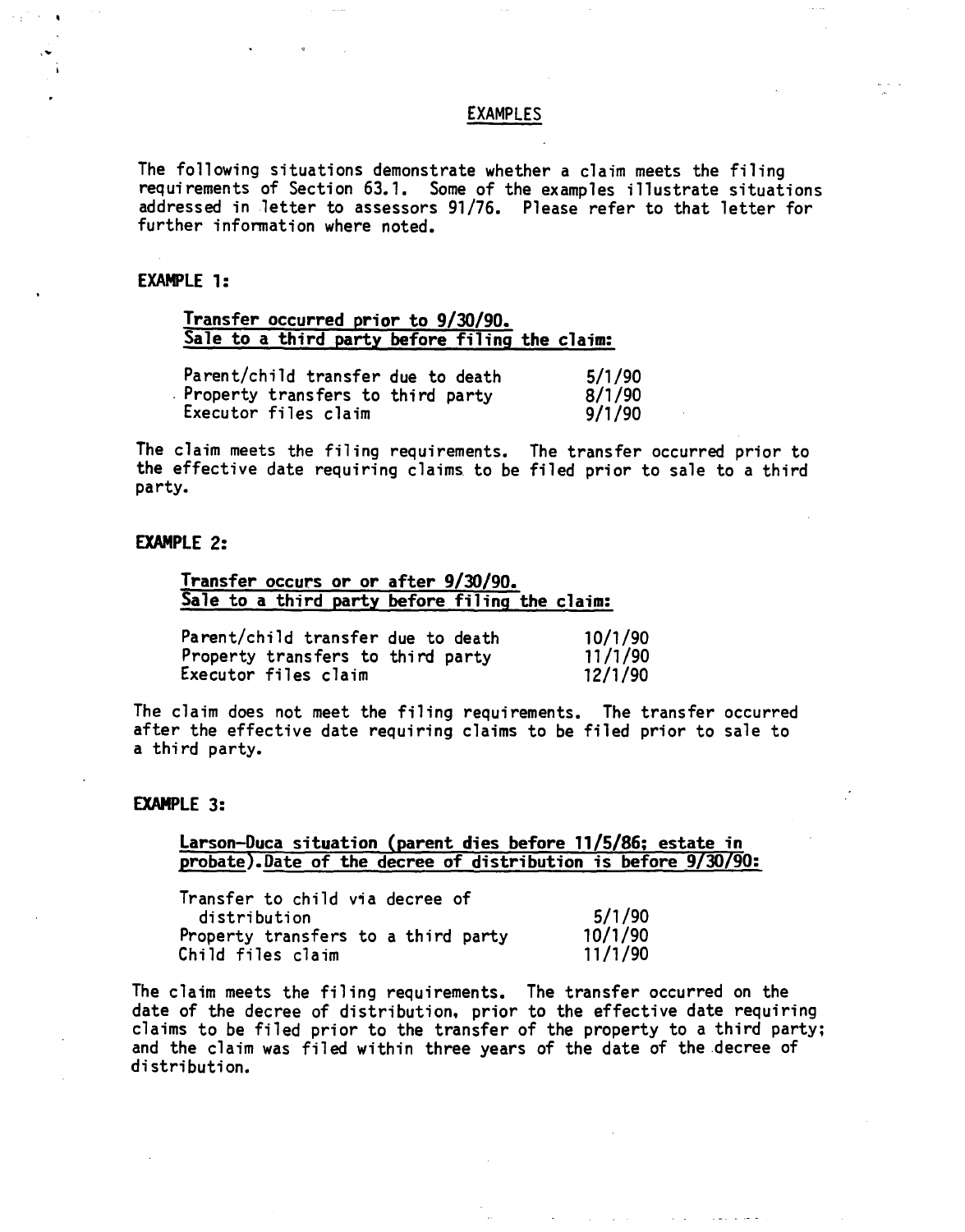## **EXAMPLE 4:**

## **Concurrent recording of an unrestricted transfer from grandparent to parent to child:**

Deeds recorded 10/1/90 Concurrent claims filed

.,

The claims meet the filing requirements. The claims were filed on the same date as the filing of the concurrent deeds (refer to letter to assessors 91/76).

#### **EXAMPLE 5:**

### Concurrent recording of an unrestricted transfer from grandparent **to parent** to child:

| Deed recorded           | 10/1/90 |
|-------------------------|---------|
| Concurrent claims filed | 10/2/90 |

The claim for the transfer from grandparent to parent does not meet the filing requirements. However, the claim for the transfer from parent to child does meet the filing requirements. The first transfer (grandparent to parent) is a change in ownership since the transfer occurred after the effective date of the legislation (9/30/90) and the claim was filed after the transfer to a third party. The second transfer (parent to child) can be excluded from change in ownership if it otherwise qualifies (refer to letter to assessors 91/76).

## **EXAMPLE 6:**

#### **Spousal transfers prior to filing claim:**

| Parent transfers property to child | 1/1/91 |
|------------------------------------|--------|
| Child adds spouse to deed          | 1/2/91 |
| Child files claim                  | 1/3/91 |

The claim meets the filing requirements. There has not been a transfer of the real property to a third party since only half of the interest received in the real property has been transferred (refer to letter to assessors 91 /76).

#### **EXAMPLE** 7:

#### **Spousal transfers prior to filing claim:**

| Parent transfers property to child                                                  | 1/1/91           |
|-------------------------------------------------------------------------------------|------------------|
| Child transfers all interest received<br>in property to spouse<br>Child files claim | 8/1/91<br>8/2/91 |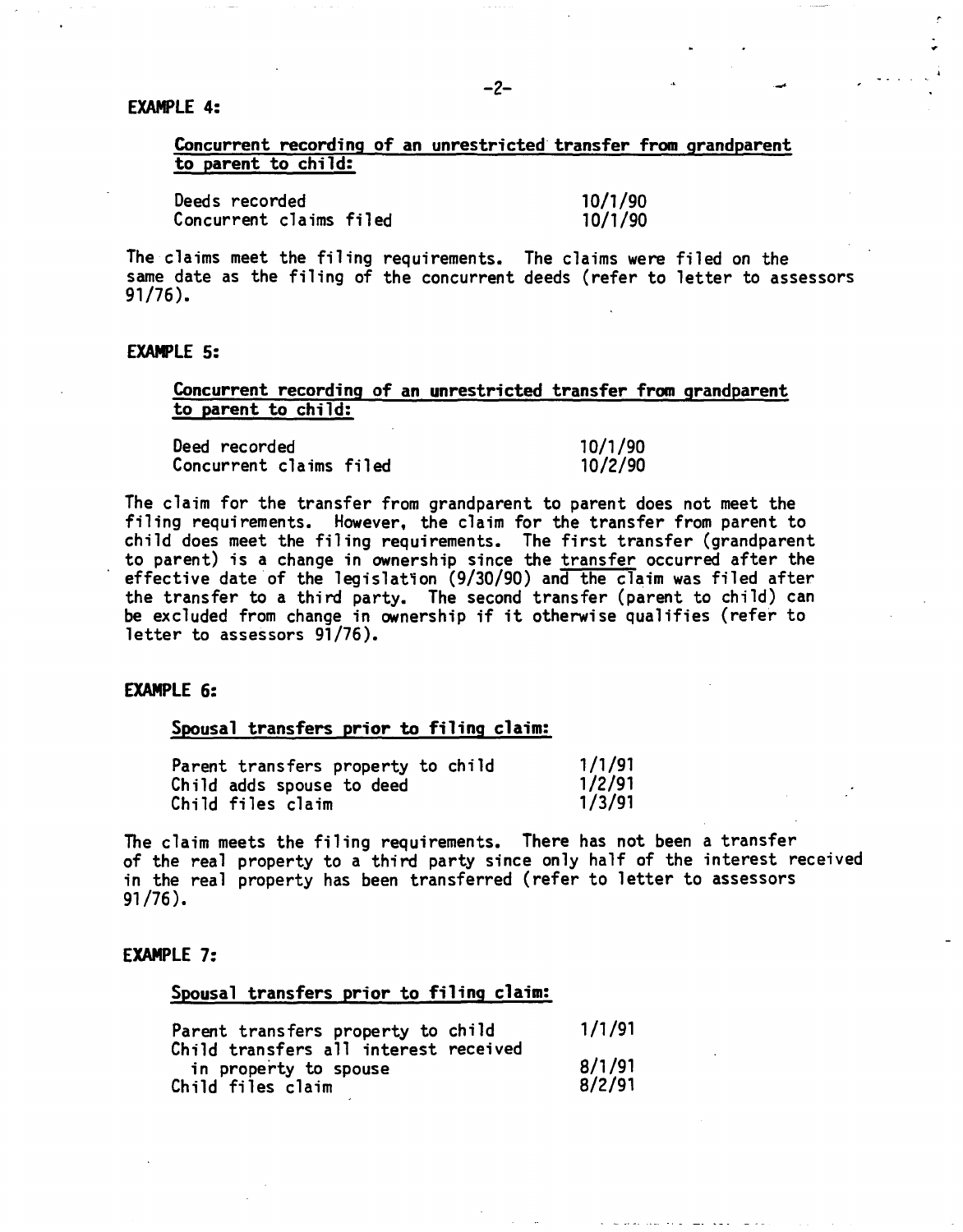The claim does not meet the filing requirements. There has been a transfer of all the interests in the real property received to a third party prior to filing a claim and the transfer occurred after the effective date of the legislation. The transfer to the child is reappraised for the 1/1/91 change in ownership. However, the transfer to the spouse on 8/1/91 is excluded from change in ownership under Section 61 of the Revenue and Taxation Code (refer to letter to assessors 91/76).

### **EXAMPLE 8:**

#### **Sibling transfers prior to filing claim:**

|  |                   | Parent transfers property to two children |  |        |
|--|-------------------|-------------------------------------------|--|--------|
|  | $("A"$ and $"B")$ |                                           |  | 1/1/91 |
|  |                   | "A" sells his interest to "B"             |  | 5/1/91 |
|  | "A" files claim   |                                           |  | 5/2/91 |

The claim meets the filing requirements. The transfer from "A" to "B" is not a third party transfer since it is a transfer between transferees. However, the sale between siblings on 5/1/91 is a reappraisable change in ownership (refer to letter to assessors 91/76).

### **EXAMPLE 9:**

### **Partial transfer to a third party prior to filing claim:**

| Parent transfers property to child                                                 |                  |
|------------------------------------------------------------------------------------|------------------|
| Child sells a portion of his/her interest<br>to a third party<br>Child files claim | 8/1/91<br>8/2/91 |

The claim meets the filing requirements. For filing purposes, there has not been a transfer of the property received to a third party because only a portion of the child's interest in the property received has been transferred. Therefore, the transfer of 1/1/91 qualifies for Section 63.1 exclusion. However, the sale of the partial interest in the real property on 8/1/91 is a change in ownership (refer to letter to assessors 91/76).

#### **EXAMPLE 10:**

#### **Transfer to a legal entity prior to filing claim:**

| Parent transfers property to child                                               | 1/1/91           |
|----------------------------------------------------------------------------------|------------------|
| Child transfers property to his solely<br>owned corporation<br>Child files claim | 5/1/91<br>5/2/91 |

The claim does not meet the filing requirements. A transfer of the property received occurred after the effective date of the legislation and the property

الرجعان فالعالم المتسعان والمناصر الوبعا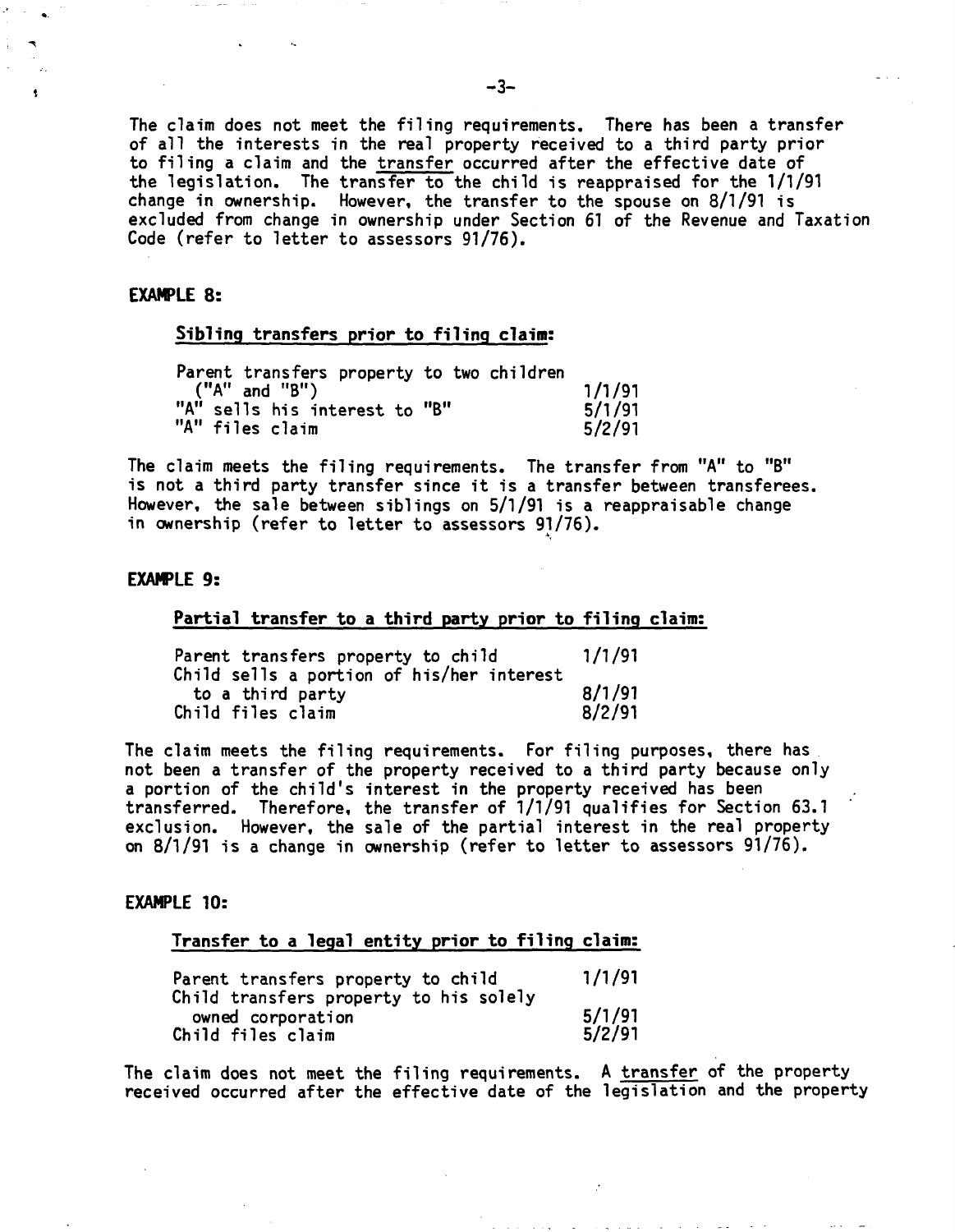was transferred to a third party prior to filing the claim for the parent/ child exclusion. Consequently, the parent/child transfer on 1/1/91 is a reappraisable event. However, the transfer from the child to the child's corporation on 5/1/91 is not a change in ownership since proportionality is maintained under Section 62(a)(2) of the Revenue and Taxation Code (refer to letter to assessors 91/76).

## **EXAMPLE 11:**

## **Transfer to a trust prior to filing claim:**

Parent transfers property to child 1/1/91 Child transfers property to his trust of which he is the present beneficiary 5/1/91 Child files claim

The claim meets the filing requirements. A transfer to a trust in which the child is a present beneficiary of the trust is not a transfer of the property to a third party. However, a transfer to a trust in which the child is not a present beneficiary would **be a** transfer to a third party, assuming the transfer to the trust occurred after the effective date of the legislation (refer to letter to assessors 91/76).

÷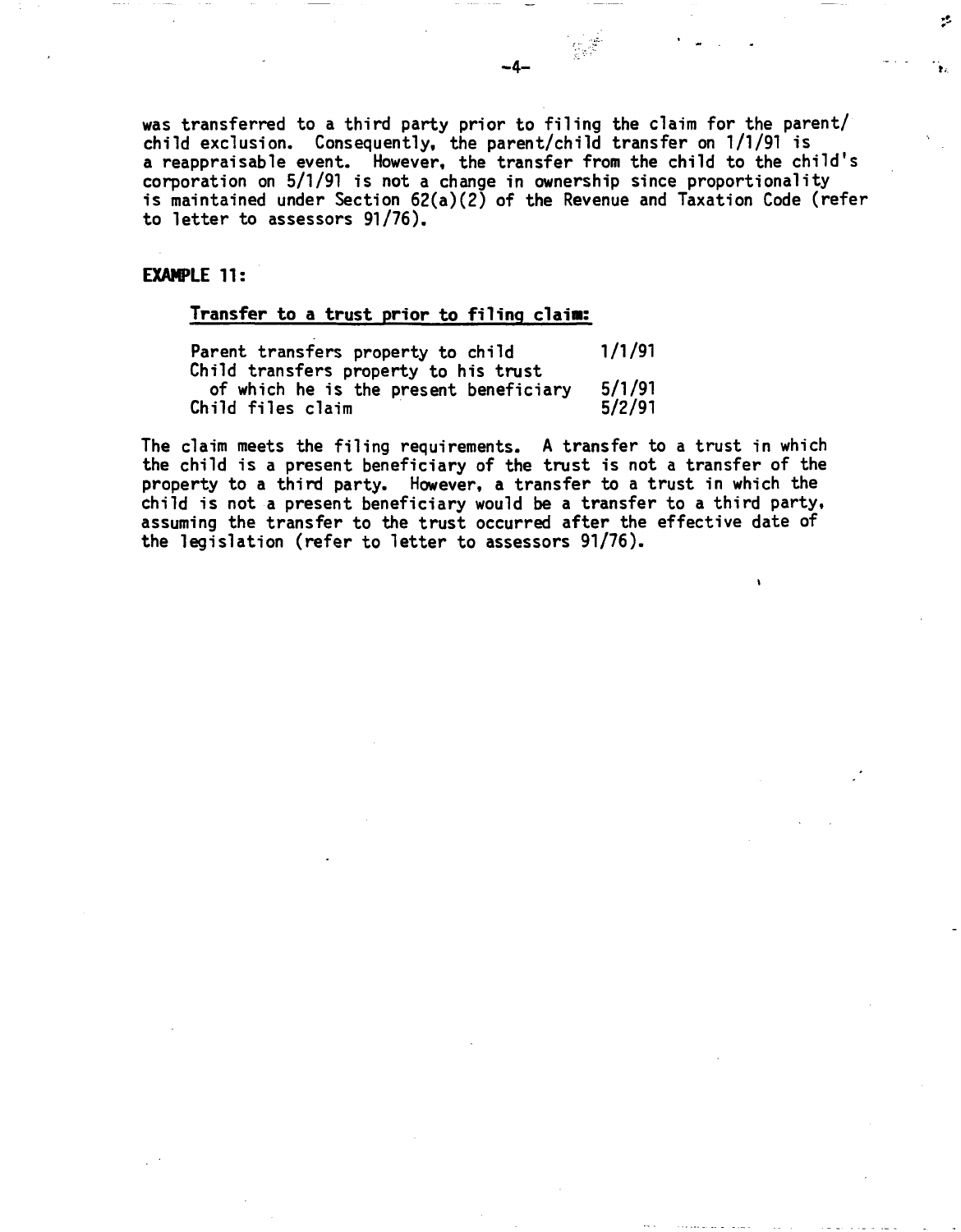**STATE OF CALIFORNIA** 

STATE BOARD OF EQUALIZATION 1020 N STREET, SACRAMENTO, CALIFORNIA (P.O. BOX 942879, SACRAMENTO, CALIFORNIA 94279-0001)

 $(916)$  445-4982

#### October 29. 1991

WILLIAM M. RENNETT First District, Kentfleid

**BRAD SHERMAN** Second District, Los Angeles

ERNEST J. DRONENBURG, JR. Third District, San Diego

> **MATTHEW K. FONG** Fourth District, Los Angeles **GRAY DAVIS**

> > Controller, Sacramento

**BURTON W. OLIVER Executive Director** No. 91/76

TO COUNTY ASSESSORS:

## FILING REQUIREMENTS FOR CLAIMS FOR SECTION 63.1 EXCLUSION (PARENT/CHILD TRANSFER EXCLUSION)

This letter discusses changes in the filing requirements for claims for the exclusion of parent/child transfers from the definition of change in ownership (Section 63.1 exclusion). It also addresses whether a valid claim has been filed when all the information requested on the claim form is not provided.

### TRANSFERS TO A THIRD PARTY (Assembly Bill 3843 (Cannella)

Section 1.5 of Chapter 1494 of the Statutes of 1990 (Assembly Bill 3843. Cannella) amends Section  $63.1(d)(2)(C)$  of the Revenue and Taxation Code to require that:

". . . Any claim under this section shall be filed within three years after the date of the purchase or transfer of real property for which the claim is filed, or prior to transfer of the real property to a third party, whichever is earlier. . . . " (Emphasized portion added by Assembly Bill 3843.)

This bill was urgency legislation effective on September 30. 1990. The legislative history of Section 63.1 in current editions of West's Code and Deering's California Codes lists incorrect effective dates for the amendments made by Section 1.5 of Chapter 1494. West's states the effective date was January 1, 1991; Deering's states the effective date was September 28, 1990. The correct effective date of this amending legislation was September 30, 1990.

While the amending legislation does not define "third party." it logically follows that a third party is any person or entity that is not a transferee or transferor in the transfer for which the claim is being filed. Accordingly, transfers to and from the transferees and transferors would not be considered third party transfers. Transfers occurring between the transferees or between the transferors would also not be considered third party transfers.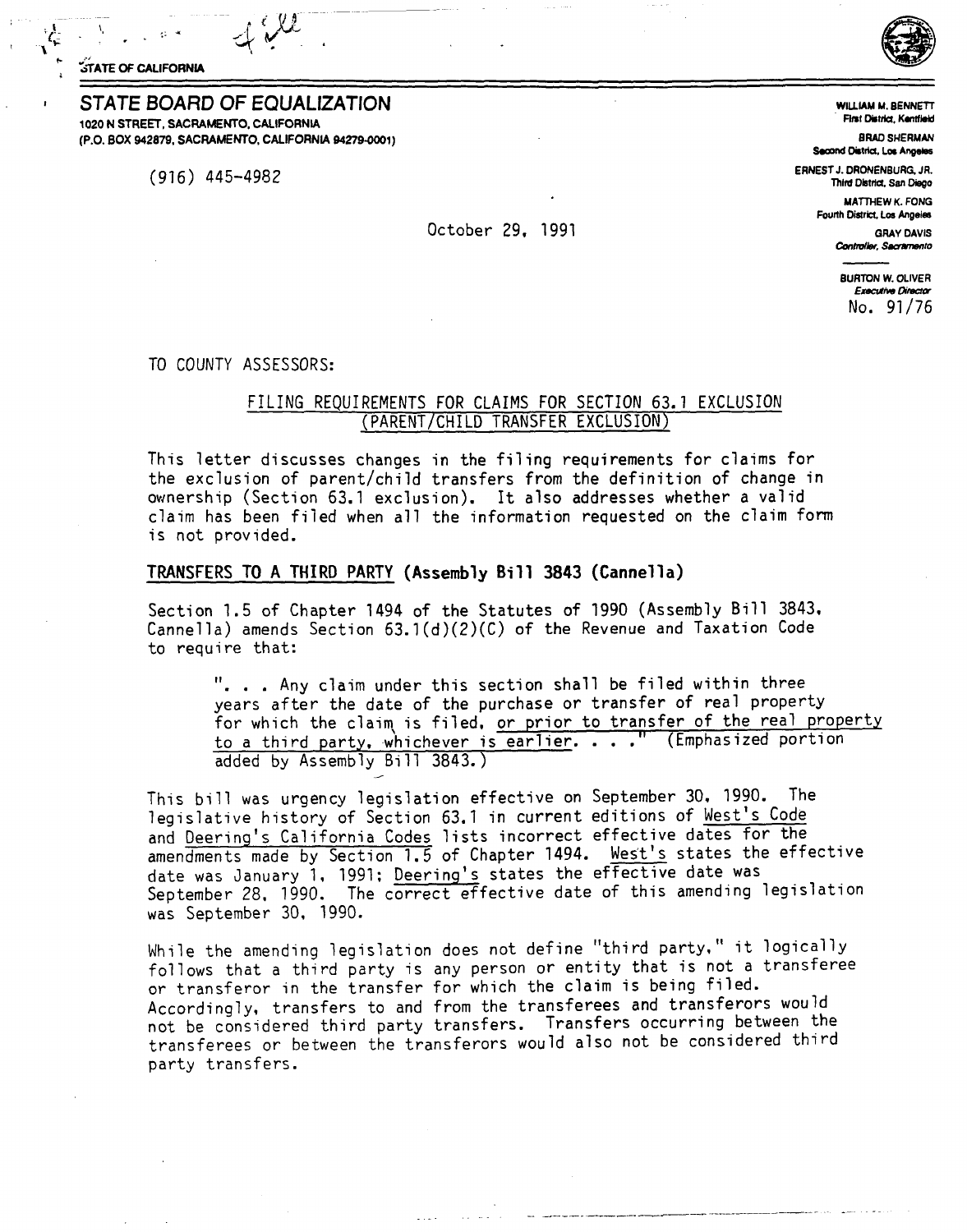$\mathcal{L} \rightarrow \mathcal{L}$ 

.,

 $\blacktriangleright$  . . *(*  ..

ť

For filing purposes, "a transfer of the real property" to a third party occurs when all of the real property received (whether the property received is the full interest in the property or only a partial interest in the property) is transferred to someone other than a transferee or transferor in the original transfer. A transfer of a partial interest in the property received is not considered a transfer of the real property to a third party for the purpose of filing the claim. Accordingly, a transfer may qualify for an exclusion from the meaning of change in ownership when a partial interest in the real property received is transferred to a third party prior to a claim being filed.

For instance, where a parent transfers property to a child and the child then transfers half of the interest received in the property to his/her spouse prior to filing a claim for the Section 63.1 exclusion, the transfer of half of the interest received to the spouse is not a transfer of the real property to a third party. Please note that when all of the interest received is transferred to a spouse who was not a transferee or transferor in the transfer for which the claim is being filed, the transfer would be considered a third party transfer even though the spouse could have qualified as a transferee or transferor had he or she participated in the original transfer. This is because all of the real property received has been transferred to a third party (the spouse) prior to filing the claim.

In the situation where a parent transfers property to a child and the child then transfers the property into a trust prior to filing a claim for the Section 63.1 exclusion, the transfer to the trust is not a third party transfer as long as the child is a present beneficiary of the trust. By contrast, a third party transfer of the real property in the above example does occur when the child transfers all of the real property received from the parent to a legal entity, wholly owned by the child, prior to filing a claim for the Section 63.1 exclusion. This is because a legal entity has a separate and distinct identity. The filing requirements for claiming the Section 63. 1 exclusion cannot be met if a claim has not been filed prior to the transfer to the legal entity, even though the subsequent transfer of the property to the legal entity may be excluded from change in ownership because proportional interests are maintained (Section  $62(a)(2)$ ).

This amendment requires a correction to question number 10 of letter to assessors 87/72, which states:

"Can an unrestricted transfer from grandparent to parent immediately followed by a transfer from parent to child qualify for this exclusion?

"Yes, Chapter 48 states that it is the intent of the Legislature to liberally construe Section 63. 1 to carry out the purpose of Proposition 58. Therefore, as long as each transfer is between parents and children, the exclusion is applicable."

When deeds are recorded concurrently "grandparents to parents to children," the claim for excluding the first transfer (grandparent to parent) from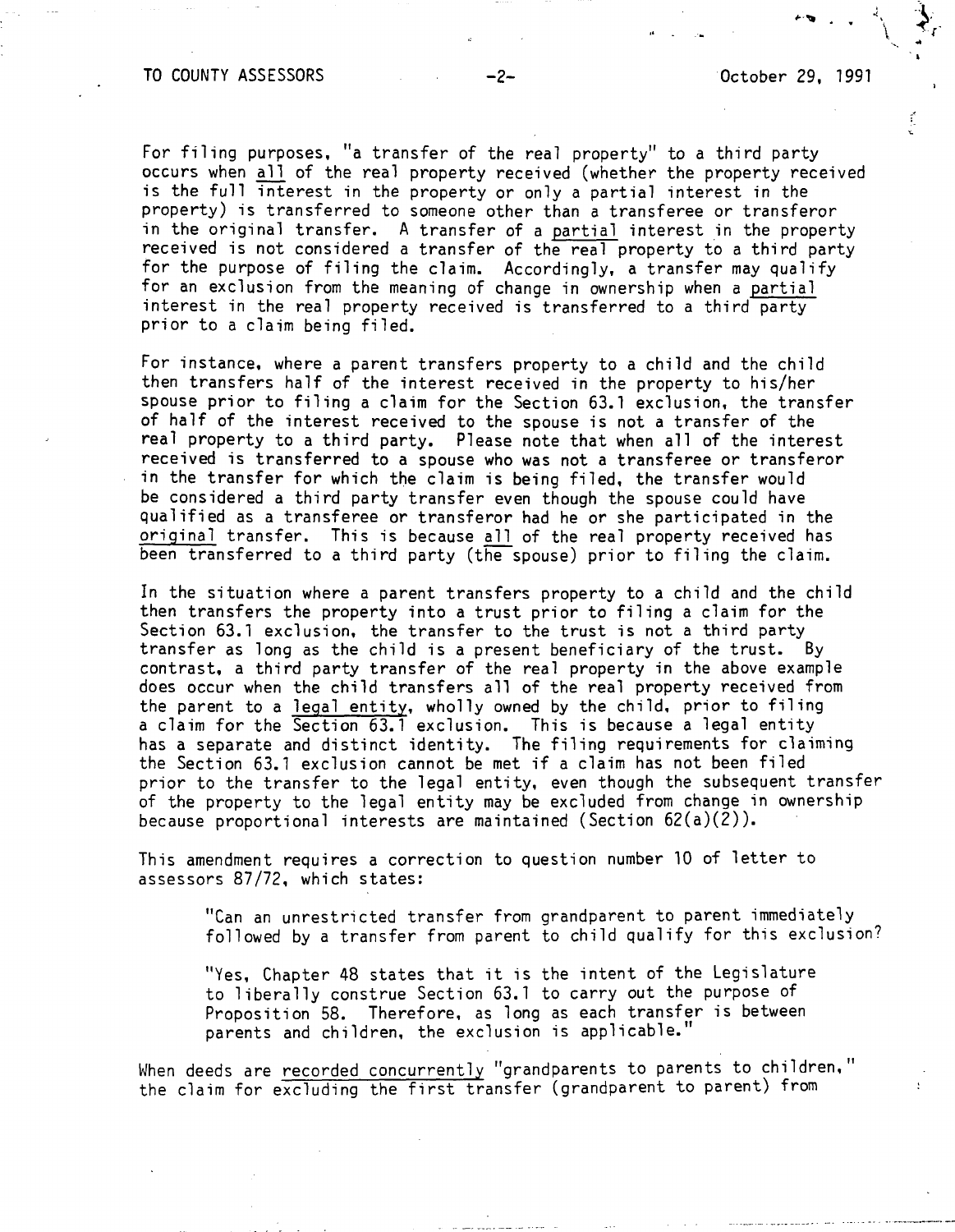## TO COUNTY ASSESSORS -3- October 29, 1991

 $\mathbf{r}^{A}$ 

--~-..,---- --~--------~~--~---.---.- --~ ~-

reappraisal must be filed on the same date that the deed is recorded in order to meet the requirement that the claim be filed prior to transfer to a third party. A claim filed after the recording date of the first transfer is ineligible since the claim has been filed after a transfer to a third party. The claim for excluding the second transfer (parent to child) from reappraisal must be filed within three years of the date of that transfer or prior to the transfer to a third party in order to meet the filing requirements.

It is important to note, however, that deeds recorded concurrently raise the question of whether there has been an unrestricted transfer from a grandparent to a parent or whether the transfer is restricted so that, in substance, the transfer is from a grandparent to a grandchild. For purposes of the Section 63. 1 exclusion, a transfer must convey the present beneficial ownership in the property between parent and child (Section  $63.1(c)(7)$ ). If there is a restriction, however, which requires the parent after receiving title to the property from the grandparent to reconvey to a grandchild, there has been no transfer of a present interest in the property between parent and child. Rather, the present interest passes from grandparent to grandchild.

Accordingly, in order to exclude from reappraisal multiple transfers of property which are recorded concurrently, the intermediate transfer must be an unrestricted transfer. In other words, the intermediate transfer cannot be subject to any conditions or agreements to re-transfer the property. If the aim of the grandparent is to transfer property to the grandchild and the intermediate transfer to the parent is restricted so as to carry out this purpose, then the intermediate step should be ignored. The transaction should be viewed as a direct transfer from grandparent to grandchild which is subject to reappraisal. The same analysis applies to situations where property transfers from sibling to parent to sibling. If the aim is to transfer property from one sibling to another sibling and the intermediate transfer to the parent is restricted to carry out this purpose, then the intermediate transfer should be disregarded.

Remaining unresolved is the issue of when the third-party transfer condition takes effect. That is, while we know that the effective date of Chapter 1494 is September 30, 1990, it is not clear that a claim is timely where it is filed after the effective date of the legislation, and after a thirdparty transfer which occurred prior to September 30, 1990. As soon as this issue is resolved, we will notify assessors of the Board's position.

#### **INCOMPLETE CLAIM FORMS**

A claim for the Section 63. 1 exclusion that is incomplete or is in some way deficient is "timely filed" only if the minimum information required by Section 63. l(d) is provided before the statutory three-year filing period expires or prior to a transfer to a third party. An incomplete claim that fails to provide the minimum information required by subdivision (d) is